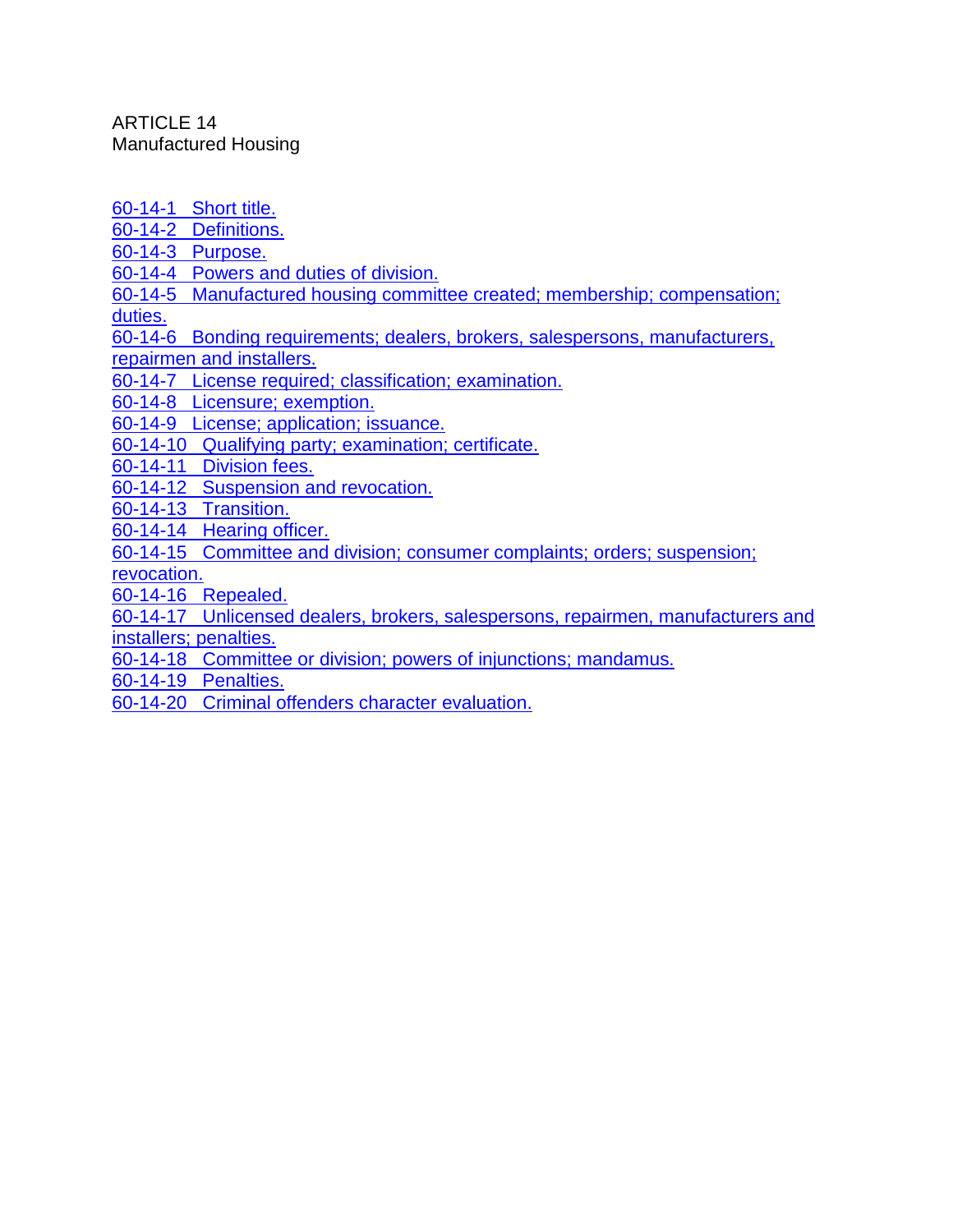## **60-14-1. Short title.**

[Chapter 60,](http://www.nmonesource.com/nmpublic/gateway.dll?f=jumplink$jumplink_x=Advanced$jumplink_vpc=first$jumplink_xsl=querylink.xsl$jumplink_sel=title;path;content-type;home-title;item-bookmark$jumplink_d=%7bnmsu%7d$jumplink_q=%5bfield%20folio-destination-name:) [Article 14](http://www.nmonesource.com/nmpublic/gateway.dll?f=jumplink$jumplink_x=Advanced$jumplink_vpc=first$jumplink_xsl=querylink.xsl$jumplink_sel=title;path;content-type;home-title;item-bookmark$jumplink_d=%7bnmsu%7d$jumplink_q=%5bfield%20folio-destination-name:) NMSA 1978 may be cited as the "Manufactured Housing Act." **History:** 1953 Comp., § 67-41-1, enacted by Laws 1975, ch. 331, § 1; 1983, ch. 295, § 7.

# **60-14-2. Definitions.**

As used in the Manufactured Housing Act [\[60-14-1](http://www.nmonesource.com/nmpublic/gateway.dll?f=jumplink$jumplink_x=Advanced$jumplink_vpc=first$jumplink_xsl=querylink.xsl$jumplink_sel=title;path;content-type;home-title;item-bookmark$jumplink_d=%7bnmsu%7d$jumplink_q=%5bfield%20folio-destination-name:) NMSA 1978]:

A. "broker" means any person who, for a fee, commission or valuable consideration, lists, sells, offers for sale, exchanges, offers to exchange, rents or leases or offers to rent or lease preowned manufactured homes for another person or who negotiates, offers to negotiate, locates or brings together a buyer and a seller or offers to locate or bring together a buyer and a seller in conjunction with the sale, exchange, rental or lease of a pre-owned manufactured home. A broker may or may not be an agent of any party involved in the transaction. No person shall be considered a broker unless engaged in brokerage activities related to the sale, exchange or leasepurchase of two or more pre-owned manufactured homes to consumers in any consecutive twelve-month period;

B. "certificate of qualification" means a certificate issued by the division to a qualifying party;

C. "committee" means the manufactured housing committee;

D. "consumer" means any person who seeks or acquires by purchase, exchange or leasepurchase a manufactured home;

E. "dealer" means any person engaged in the business of buying for resale, selling or exchanging manufactured homes or offering manufactured homes for sale, exchange or leasepurchase to consumers. No person shall be considered a dealer unless engaged in the sale, exchange or lease-purchase of two or more manufactured homes to consumers in any consecutive twelve-month period. A dealer may also engage in any brokerage activities included under the definition of broker in this section; provided, "dealer" shall not include:

(1) receivers, trustees, administrators, executors, guardians or other persons appointed by or acting under judgment, decree or order of any court;

(2) public officers while performing their duties as such officers; and

(3) finance companies, banks and other lending institutions covering sales of repossessed manufactured houses;

F. "director" means the director of the manufactured housing division;

G. "division" means the manufactured housing division of the regulation and licensing department;

H. "inspection agency" means any firm, partnership, corporation, association or any combination thereof approved in accordance with regulations adopted by the division as having the personnel and equipment available to adequately inspect for the proper construction of manufactured homes or house trailers not used exclusively for recreational purposes;

I. "inspector" means a person appointed by the division as being qualified to adequately inspect the construction, electrical installations and mechanical installations of manufactured homes and their repair and modification, as well as the installation, tie-downs, blocking, skirting, water, gas and sewer connections of any manufactured homes in New Mexico;

J. "installer" means any person who installs manufactured homes for remuneration;

K. "installation" means, but is not limited to, preparation by an installer of a manufactured home site, construction of tie-down facilities and connection to on-site utility terminals;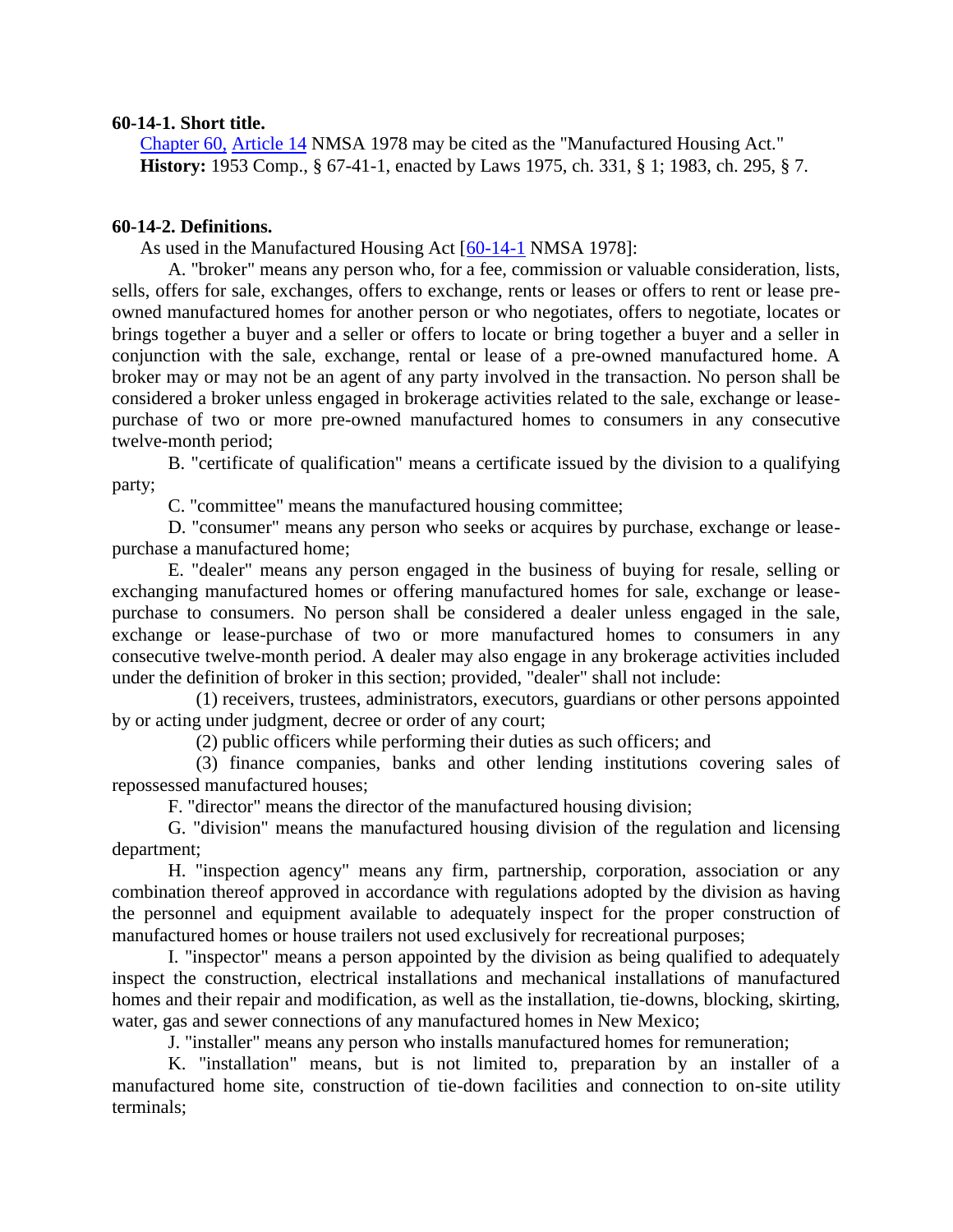L. "manufacturer" means any resident or nonresident person who manufactures or assembles manufactured homes or any component of manufactured homes;

M. "manufactured home" means a movable or portable housing structure over thirty-two feet in length or over eight feet in width constructed to be towed on its own chassis and designed to be installed with or without a permanent foundation for human occupancy as a residence and which may include one or more components that can be retracted for towing purposes and subsequently expanded for additional capacity or may be two or more units separately towable but designed to be joined into one integral unit, as well as a single unit. "Manufactured home" does not include recreational vehicles or modular or premanufactured homes, built to Uniform Building Code standards, designed to be permanently affixed to real property. "Manufactured home" includes any movable or portable housing structure over twelve feet in width and forty feet in length which is used for nonresidential purposes;

N. "permit" means a certificate issued by the division to the dealer or installer of a manufactured home indicating that the manufactured home meets the minimum requirements for occupancy provided for by codes or regulations of the division;

O. "person" includes an individual, firm, partnership, corporation, association or other legal entity or any combination thereof;

P. "qualifying party" means any individual who submits to the examination for a license, other than a broker's or salesperson's license, to be issued under the Manufactured Housing Act [\[60-14-1](http://www.nmonesource.com/nmpublic/gateway.dll?f=jumplink$jumplink_x=Advanced$jumplink_vpc=first$jumplink_xsl=querylink.xsl$jumplink_sel=title;path;content-type;home-title;item-bookmark$jumplink_d=%7bnmsu%7d$jumplink_q=%5bfield%20folio-destination-name:) NMSA 1978] to a licensee, other than an individual, and who after passing such an examination is responsible for the licensee's compliance with the requirements of that act and with the rules, regulations, codes and standards adopted and promulgated in accordance with the provisions of the Manufactured Housing Act;

Q. "repairman" means any person who, for remuneration or consideration, modifies, alters or repairs the structural, mechanical or electrical systems of a manufactured home; and

R. "salesperson" means any person who for any form of compensation sells or leasepurchases or offers to sell or lease-purchase manufactured homes to consumers as an employee or agent of a dealer.

**History:** 1953 Comp., § 67-41-2, enacted by Laws 1978, ch. 79, § 1; 1983, ch. 295, § 8; 1988, ch. 102, § 3.

### **60-14-3. Purpose.**

It is the intent of the legislature that the large and growing manufactured housing industry be supervised and regulated by a division of the commerce and industry department [regulation and licensing department]. The purpose of the Manufactured Housing Act [\[60-14-1](http://www.nmonesource.com/nmpublic/gateway.dll?f=jumplink$jumplink_x=Advanced$jumplink_vpc=first$jumplink_xsl=querylink.xsl$jumplink_sel=title;path;content-type;home-title;item-bookmark$jumplink_d=%7bnmsu%7d$jumplink_q=%5bfield%20folio-destination-name:) NMSA 1978] is to insure the purchasers and users of manufactured homes the essential conditions of health and safety which are their right and to provide that the business practices of the industry are fair and orderly among the members of the industry with due regard to the ultimate consumers in this important area of human shelter.

**History:** 1953 Comp., § 67-41-3, enacted by Laws 1975, ch. 331, § 3; 1977, ch. 245, § 218; 1983, ch. 295, § 9.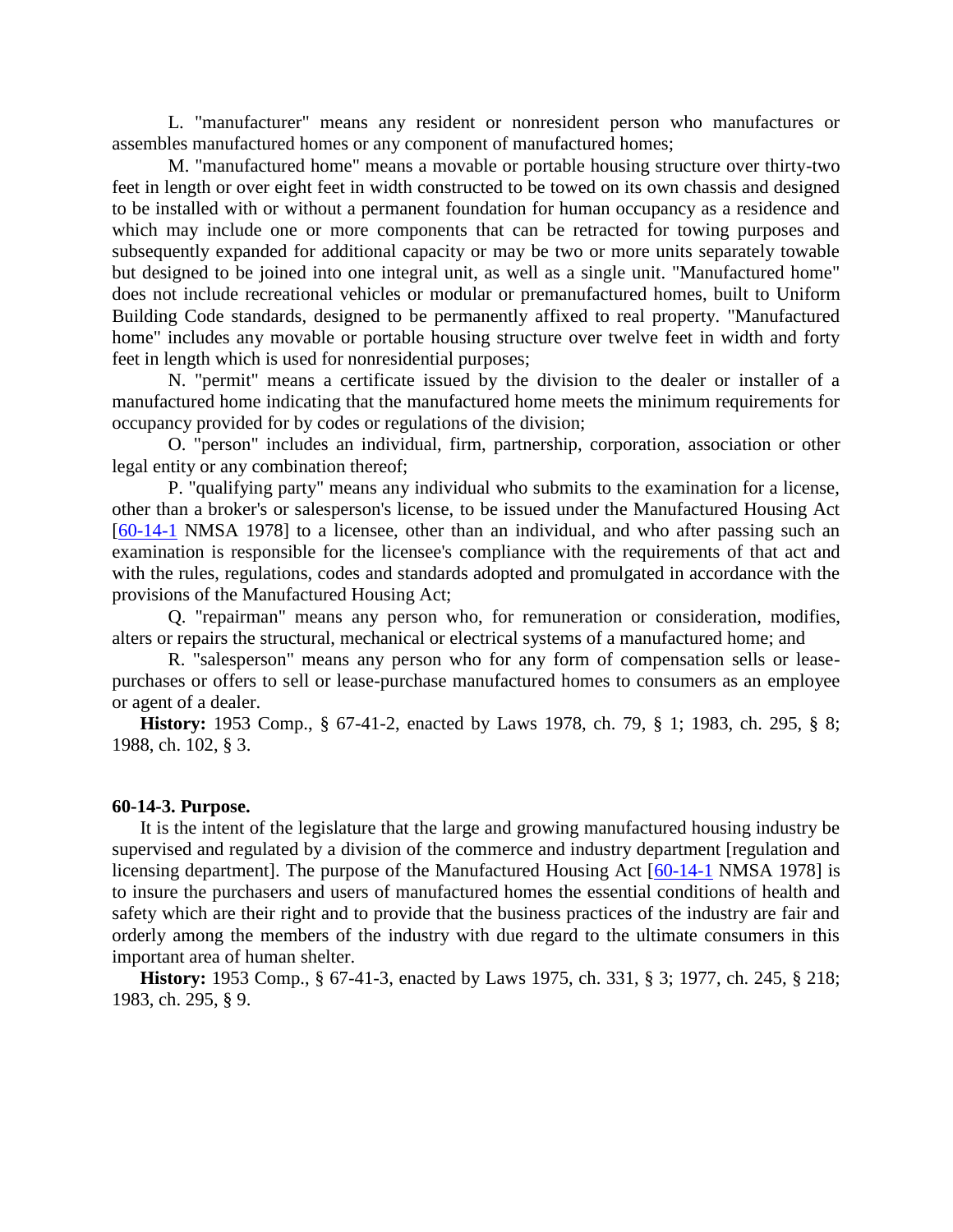## **60-14-4. Powers and duties of division.**

The division shall:

A. prepare, administer and grade examinations for licensure under the classification sought by each applicant;

B. issue licenses and certificates of qualification in accordance with the provisions of the Manufactured Housing Act;

C. establish and collect fees authorized to be collected by the division pursuant to the Manufactured Housing Act;

D. subject to the approval of the committee, adopt rules and regulations relating to the construction, repair, modification, installation, tie-down, hookup and sale of all manufactured homes, which regulations shall be uniform throughout the state and shall be enforced by inspectors for the division to insure minimum standards of safety within the state and any of its political subdivisions. Ordinances of any political subdivision of New Mexico relating to gas, including natural gas, liquefied petroleum gas or synthetic natural gas; electricity; sanitary plumbing; and installation or sale of manufactured homes shall not be inconsistent with any rules, regulations, codes or standards adopted by the division pursuant to the Manufactured Housing Act;

E. adopt a budget and submit it to the regulation and licensing department for approval;

F. make an annual report to the superintendent of regulation and licensing concerning the operations of the division. The report shall contain the division's recommendations for legislation that it deems necessary to improve the licensing and the ethical and technical practices of the manufactured housing industry and to protect the public welfare;

G. subject to the approval of the committee, adopt such rules, regulations, codes and standards as are necessary to carry out the provisions of the Manufactured Housing Act;

H. prepare a uniform manufacturer's warranty and require its adoption as a condition of licensure by all manufacturers of manufactured homes doing business in New Mexico;

I. subject to the approval of the committee, adopt by regulation the mobile home construction and safety standards contained in the National Mobile Home Construction and Safety Standards Act of 1974, 42 U.S.C. 5401 et seq., as amended;

J. subject to the approval of the committee, adopt by regulation the mobile home procedural and enforcement regulations, 24 C.F.R. 3282, as amended, promulgated by the department of housing and urban development pursuant to the National Mobile Home Construction and Safety Standards Act of 1974, 42 U.S.C. 5401 et seq., as amended;

K. issue permits and provide for a single inspection of every installation in New Mexico, regardless of the location;

L. subject to the approval of the committee, adopt regulations prescribing standards for the installation or use of electrical wiring; the installation of all fixtures, plumbing, consumer's gas pipe, including natural gas, liquefied petroleum gas and synthetic natural gas, appliances and materials installed in the course of mechanical installation; and the construction, alteration, installation and repair of all manufactured homes intended for use in flood or mudslide areas designated pursuant to Section [3-18-7](http://www.nmonesource.com/nmpublic/gateway.dll?f=jumplink$jumplink_x=Advanced$jumplink_vpc=first$jumplink_xsl=querylink.xsl$jumplink_sel=title;path;content-type;home-title;item-bookmark$jumplink_d=%7bnmsu%7d$jumplink_q=%5bfield%20folio-destination-name:) NMSA 1978. The regulations shall give due regard to standards prescribed by the federal insurance administration pursuant to regulation 1910, Subsection 7(d), 79 Stat. 670, Section 1361, 82 Stat. 587 and 82 Stat. 5757, all as amended, and shall give due regard to physical, climatic and other conditions peculiar to New Mexico;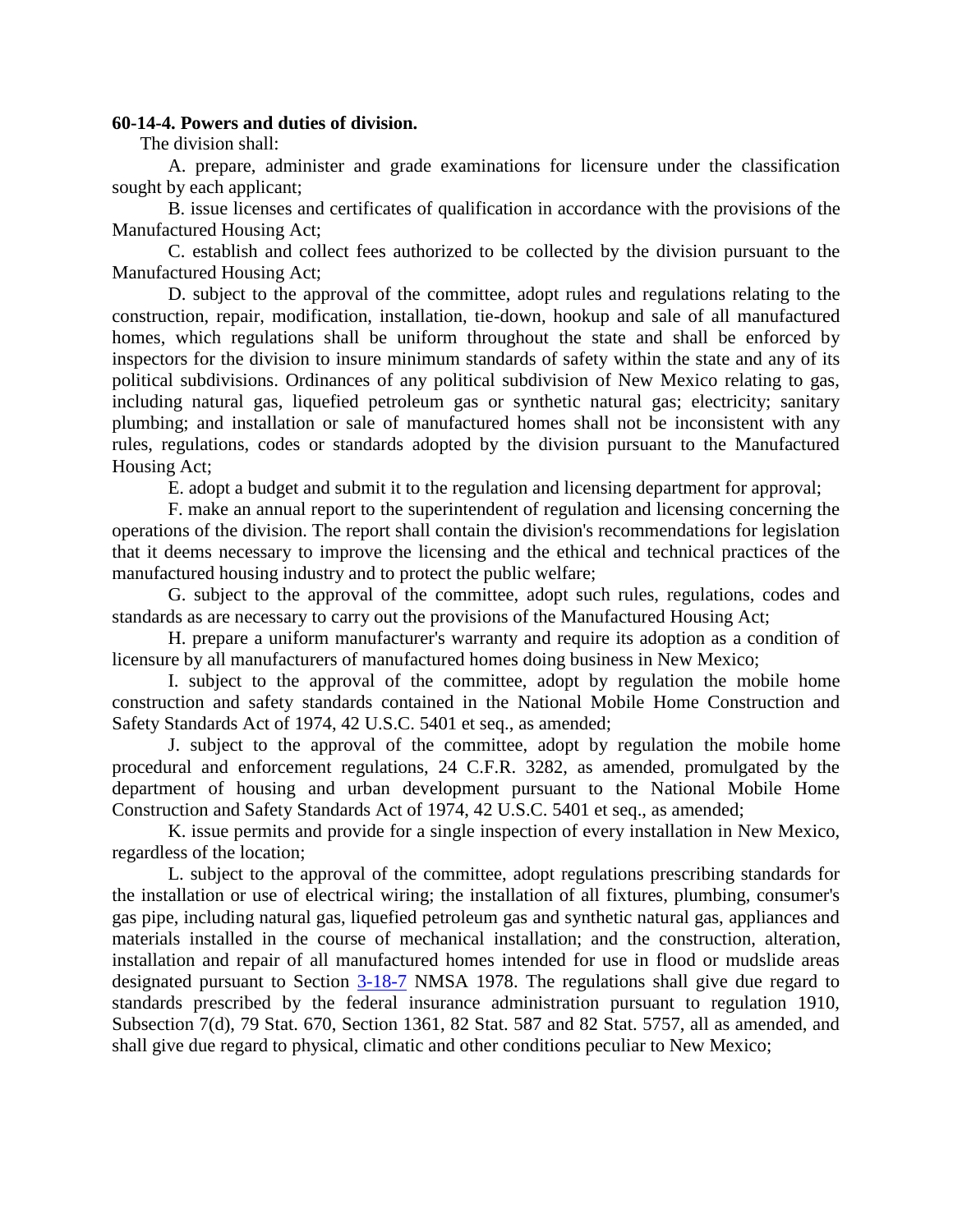M. conduct "inspector schools" so that each inspector under the division's jurisdiction is capable of giving a complete one-time inspection for the sufficiency of unit installation, construction and mechanical and electrical systems;

N. enter into cooperative agreements with federal agencies relating to manufactured housing and accept and use federal grants, matching funds or other financial assistance to further the purposes of the Manufactured Housing Act. The division may enter into agreements with municipalities and counties to provide for the inspection of manufactured homes by employees of municipalities and counties, to be performed under the supervision and control of the division. The division may allow all or a portion of the inspection fee collected by a local public body to be retained by the local public body. The portion of the fee retained shall be determined by the division and shall be related to the completeness of the inspection performed;

O. administer oaths through any member of the division, the director or a hearing officer;

P. subject to the approval of the committee, adopt rules and regulations for the conducting of hearings and the presentation of views, consistent with the regulations promulgated by the department of housing and urban development, 24 C.F.R. 3282.151 through 3282.156, as amended;

Q. subject to the approval of the committee, adopt by regulation a requirement that dealers, repairmen and installers provide to consumers warranties on their product and work and prescribe by regulation minimum requirements of such warranties;

R. coordinate with and qualify inspectors for any multiple inspection program provided by the construction industries division of the regulation and licensing department for inspection of manufactured homes;

S. subject to the approval of the committee, adopt regulations, codes and standards for manufactured homes used for nonresidential purposes; provided such manufactured homes being used for nonresidential purposes on May 18, 1988 shall not be required to meet Uniform Building Code standards, except as to requirements for access to the handicapped, but manufactured homes being used for nonresidential purposes after May 18, 1988 shall be required to meet Uniform Building Code standards. None of the provisions contained in this subsection shall apply to retailers licensed by the motor vehicle division of the taxation and revenue department; and

T. with the approval of the superintendent of regulation and licensing, employ such personnel as the director deems necessary for the exclusive purposes of investigating violations of the Manufactured Housing Act, enforcing Section [60-14-17](http://www.nmonesource.com/nmpublic/gateway.dll?f=jumplink$jumplink_x=Advanced$jumplink_vpc=first$jumplink_xsl=querylink.xsl$jumplink_sel=title;path;content-type;home-title;item-bookmark$jumplink_d=%7bnmsu%7d$jumplink_q=%5bfield%20folio-destination-name:) NMSA 1978 and instituting legal action in the name of the division to enforce the provisions of Section [60-14-19](http://www.nmonesource.com/nmpublic/gateway.dll?f=jumplink$jumplink_x=Advanced$jumplink_vpc=first$jumplink_xsl=querylink.xsl$jumplink_sel=title;path;content-type;home-title;item-bookmark$jumplink_d=%7bnmsu%7d$jumplink_q=%5bfield%20folio-destination-name:) NMSA 1978.

History: 1953 Comp., § 67-41-6, enacted by Laws 1978, ch. 80, § 1; 1983, ch. 295, § 10; 1988, ch. 102, § 4; 1988, ch. 102, § 4; 2007, ch. 62, § 1.

#### **60-14-5. Manufactured housing committee created; membership; compensation; duties.**

A. There is created within the division the "manufactured housing committee." It shall be composed of seven members who are residents of New Mexico and who shall serve at the pleasure of the governor and be appointed by him as follows:

(1) one member who is or is the designated representative of a manufacturer licensed under the Manufactured Housing Act [\[60-14-1](http://www.nmonesource.com/nmpublic/gateway.dll?f=jumplink$jumplink_x=Advanced$jumplink_vpc=first$jumplink_xsl=querylink.xsl$jumplink_sel=title;path;content-type;home-title;item-bookmark$jumplink_d=%7bnmsu%7d$jumplink_q=%5bfield%20folio-destination-name:) NMSA 1978];

(2) one member who is or is the qualifying party of a dealer licensed under the Manufactured Housing Act;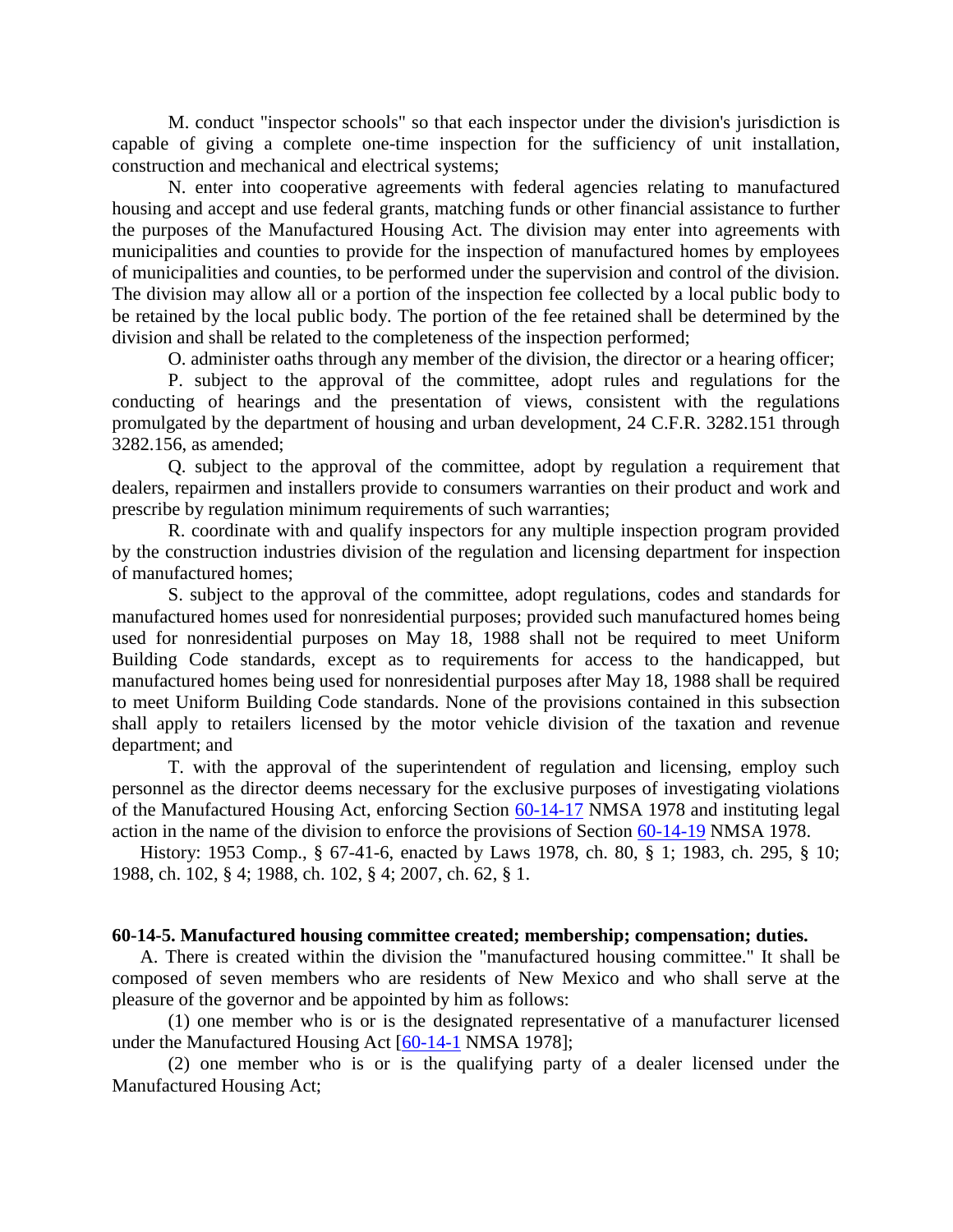(3) one member who is or is the qualifying party of an installer licensed under the Manufactured Housing Act;

(4) one member who is a broker licensed under the Manufactured Housing Act; and

(5) three members who are manufactured housing unit owners not subject to licensure under the Manufactured Housing Act.

The term of office of each member of the committee is four years; provided that members shall be appointed for staggered terms beginning July 1, 1983 so that two terms end on June 30, 1985, two terms end on June 30, 1986 and three terms end on June 30, 1987. Thereafter, all members shall be appointed to four-year terms. Members shall be appointed to provide adequate representation of all geographic areas of the state.

B. Each member of the committee shall receive per diem and mileage as provided in the Per Diem and Mileage Act [\[10-8-1](http://www.nmonesource.com/nmpublic/gateway.dll?f=jumplink$jumplink_x=Advanced$jumplink_vpc=first$jumplink_xsl=querylink.xsl$jumplink_sel=title;path;content-type;home-title;item-bookmark$jumplink_d=%7bnmsu%7d$jumplink_q=%5bfield%20folio-destination-name:) NMSA 1978] and shall receive no other compensation, perquisite or allowance.

C. The committee shall annually elect a chairman and vice chairman from its membership. The director of the division shall serve as the executive secretary of the committee.

D. The committee shall meet at least bimonthly at the call of the chairman.

E. The committee shall provide technical and policy advice to the division, review and approve or disapprove all rules, regulations, standards and codes subject to its approval under the provisions of the Manufactured Housing Act and:

(1) establish by regulation classifications of licenses issued by the division and qualifications and examinations necessary for licensure under the Manufactured Housing Act; and

(2) suspend or revoke for cause any license or certificate of qualification issued by the division.

**History:** 1953 Comp., § 67-41-6.1, enacted by Laws 1977, ch. 245, § 220; 1983, ch. 295, § 11.

# **60-14-6. Bonding requirements; dealers, brokers, salespersons, manufacturers, repairmen and installers.**

A. The division, with the approval of the committee, may by regulation require each dealer, broker, salesperson, manufacturer, repairman and installer to furnish and maintain with the division a consumer protection bond underwritten by a corporate surety authorized to transact business in New Mexico, in a sum to be determined by regulation and in such form, and with either unit or blanket coverage, as required by regulation, to be conditioned upon the dealer, broker, salesperson, manufacturer, repairman or installer complying with the provisions of the Manufactured Housing Act [\[60-14-1](http://www.nmonesource.com/nmpublic/gateway.dll?f=jumplink$jumplink_x=Advanced$jumplink_vpc=first$jumplink_xsl=querylink.xsl$jumplink_sel=title;path;content-type;home-title;item-bookmark$jumplink_d=%7bnmsu%7d$jumplink_q=%5bfield%20folio-destination-name:) NMSA 1978] and any other law applying to the licensee, and also as indemnity for any loss sustained by any person damaged:

(1) as a result of a violation by the licensee of any provision of the Manufactured Housing Act or of any regulation of the division adopted pursuant to that act;

(2) as a result of a violation of any regulation adopted by the division;

(3) by fraud of a licensee in the execution or performance of a contract; or

(4) by misrepresentation or the making of false promises through the advertising or the agents of a licensee.

B. The consumer protection bond may include provisions for the indemnification for any loss sustained by any consumer as the result of the refusal, failure or inability to transfer good and sufficient legal title to the consumer by the transferor or any other party claiming title.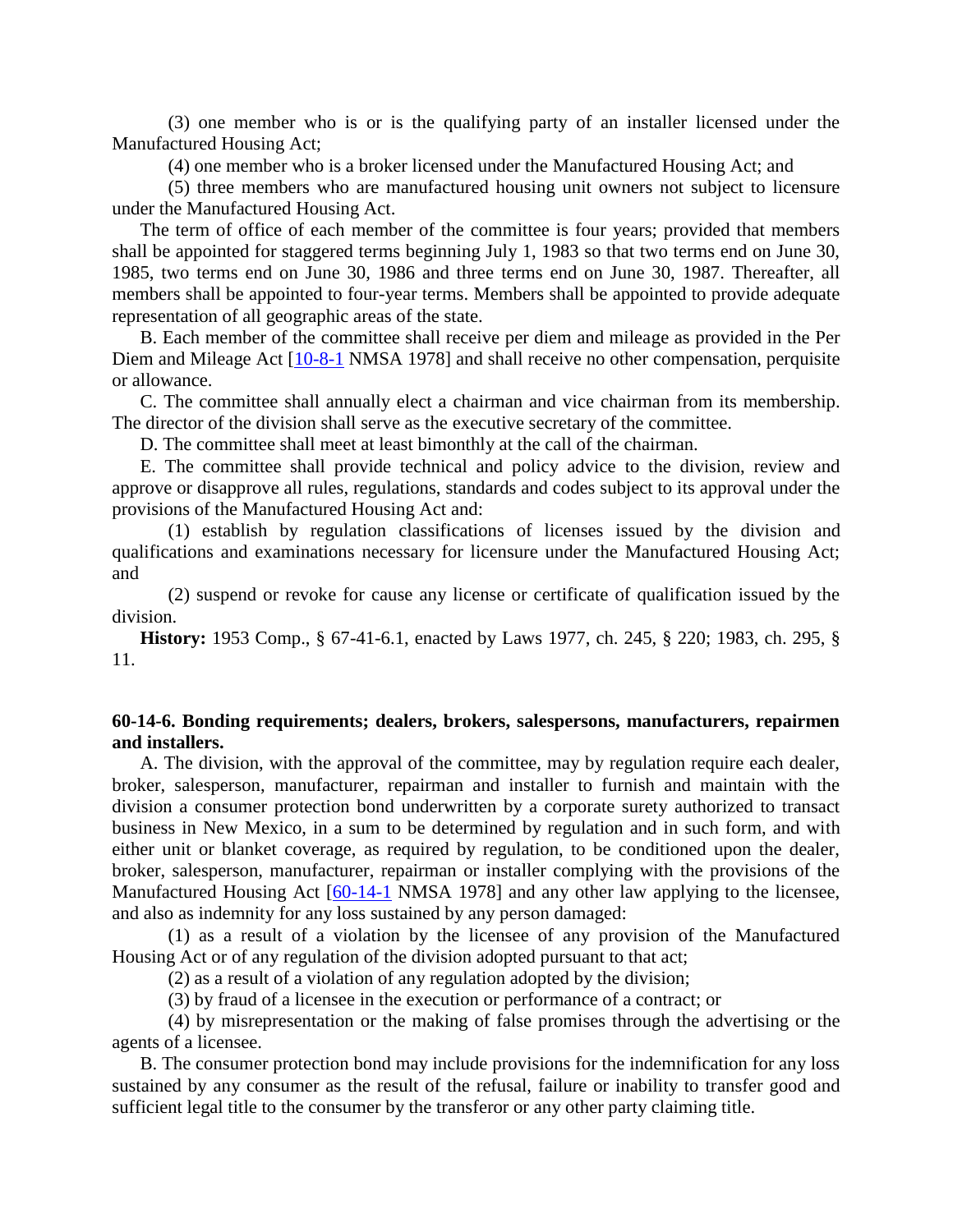C. The committee may attach and disburse for cause any consumer protection bond furnished to the division pursuant to this section. The division, subject to the approval of the committee, shall adopt the necessary rules and regulations to administer the provisions of this section.

**History:** 1953 Comp., § 67-41-7, enacted by Laws 1978, ch. 81, § 1; 1983, ch. 295, § 12.

#### **60-14-7. License required; classification; examination.**

A. No person shall engage in business as a manufacturer, dealer, broker, repairman, installer or salesperson unless licensed as provided in the Manufactured Housing Act [\[60-14-1](http://www.nmonesource.com/nmpublic/gateway.dll?f=jumplink$jumplink_x=Advanced$jumplink_vpc=first$jumplink_xsl=querylink.xsl$jumplink_sel=title;path;content-type;home-title;item-bookmark$jumplink_d=%7bnmsu%7d$jumplink_q=%5bfield%20folio-destination-name:) NMSA 1978].

B. The committee shall adopt regulations creating a system of license classifications covering the occupations of dealer, broker, manufacturer, repairman, installer and salesperson and providing for the qualifications and examination for each class of license.

C. No person shall import for sale or exchange, or engage in the business of selling, leasing or exchanging or offering for sale, lease or exchange, any manufactured home manufactured by any person who is not licensed as a manufacturer under the Manufactured Housing Act.

**History:** 1953 Comp., § 67-41-8, enacted by Laws 1975, ch. 331, § 8; 1977, ch. 245, § 222; 1983, ch. 295, § 13.

#### **60-14-8. Licensure; exemption.**

The provisions of [Section 60-14-7](http://www.nmonesource.com/nmpublic/gateway.dll?f=jumplink$jumplink_x=Advanced$jumplink_vpc=first$jumplink_xsl=querylink.xsl$jumplink_sel=title;path;content-type;home-title;item-bookmark$jumplink_d=%7bnmsu%7d$jumplink_q=%5bfield%20folio-destination-name:) NMSA 1978 shall not apply to:

A. licensed real estate brokers or salesmen acting as agents for another person in the sale of real property on which is located one or more manufactured homes whose installation has been approved as provided in regulations of the committee; or

B. technicians working on weatherization projects that do not exceed a cost of three thousand five hundred dollars (\$3,500) and that are administered by a state or federal agency.

**History:** 1953 Comp., § 67-41-8.1, enacted by Laws 1977, ch. 6, § 1; 1983, ch. 295, § 14; 1999, ch. 90, § 1.

#### **60-14-9. License; application; issuance.**

A. Application for a license required under [Section 60-14-7](http://www.nmonesource.com/nmpublic/gateway.dll?f=jumplink$jumplink_x=Advanced$jumplink_vpc=first$jumplink_xsl=querylink.xsl$jumplink_sel=title;path;content-type;home-title;item-bookmark$jumplink_d=%7bnmsu%7d$jumplink_q=%5bfield%20folio-destination-name:) NMSA 1978 for one of the classified occupations, or for a certificate of qualification of a qualifying party of a licensee other than an individual licensee, shall be submitted to the division on forms prescribed and furnished by the division. The application shall contain such information and be accompanied by such attachments as are required by regulations of the division. The forms shall be accompanied by the prescribed fee.

B. No license shall be issued by the division to any person unless the division is satisfied that he is or has in his employ a qualifying party who is qualified for the classification for which the application is made and who has satisfied the requirements of Subsection C of this section.

C. An applicant for licensure shall:

(1) demonstrate financial responsibility as required by regulations of the committee;

(2) be of good reputation;

(3) not have engaged illegally in the licensed classification that he is applying for within one year prior to making the application;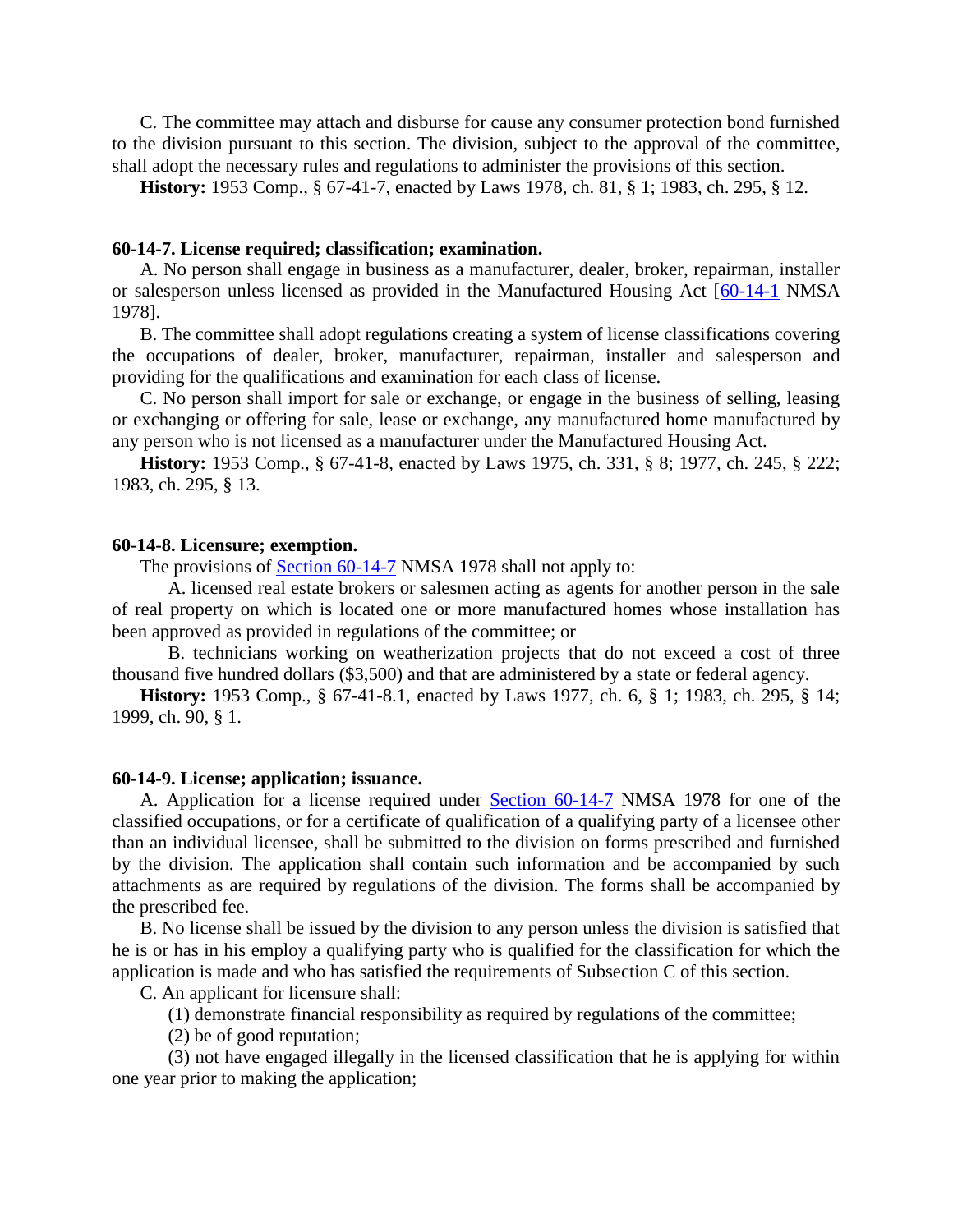(4) demonstrate familiarity with the rules and regulations adopted by the committee concerning the classification for which application is made;

(5) if a corporation, have complied with the laws of New Mexico regarding qualifications for doing business in this state or have been incorporated in New Mexico and have and maintain a registered agent and a registered office in this state;

(6) if an individual or partnership, have maintained a residence or street address in New Mexico for at least thirty days preceding the date of application;

(7) submit proof of registration with the revenue division of the taxation and revenue department and submit a current tax identification number; and

(8) personally or through the applicant's qualifying party successfully pass an examination administered by the division in the license classification for which application is made.

**History:** 1953 Comp., § 67-41-9, enacted by Laws 1975, ch. 331, § 9; 1977, ch. 245, § 223; 1983, ch. 295, § 15.

# **60-14-10. Qualifying party; examination; certificate.**

A. Except as provided in Subsection C of this section, no certificate of qualification shall be issued to any individual desiring to be a qualifying party until he has passed with a satisfactory score an examination prepared, administered and graded by the division.

B. The examination where applicable shall consist of:

(1) general business knowledge, the rules and regulations of the division and committee and the provisions of the Manufactured Housing Act [this article];

(2) technical knowledge and familiarity with the prescribed codes and minimum standards, which may be prepared and administered by an employee of the division who is expert in the particular classification for which certification is sought; and

(3) general knowledge of the statutes of this state relating to the sale, exchange or lease of manufactured homes, contracts of sale, agency and brokerage.

C. If a licensee is subject to suspension by the committee for failure of the licensee to have a qualifying party in his employ, and the employment of the qualifying party is terminated without fault of the licensee, then an employee of the licensee who is experienced in the classification for which the certificate of qualification was issued and who has been employed two or more years by the licensee shall be issued without examination a temporary certificate of qualification in the classification for which the licensee is licensed. The temporary qualifying party shall be subject to passing the examination as set forth in this section within one year from the date of the temporary certificate's issuance.

D. A certificate of qualification is not transferable.

**History:** 1953 Comp., § 67-41-10, enacted by Laws 1975, ch. 331, § 10; 1977, ch. 245, § 224; 1983, ch. 295, § 16.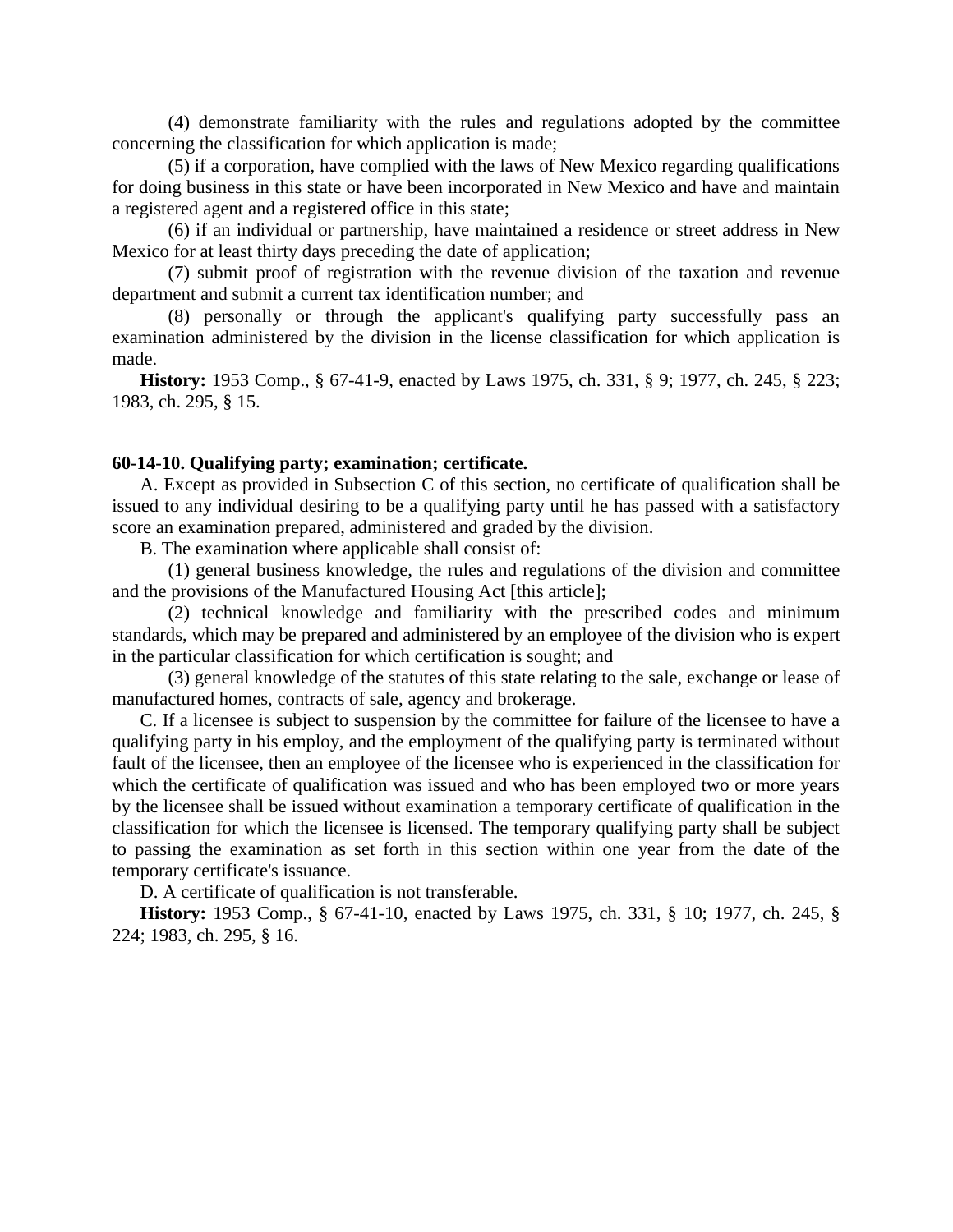### **60-14-11. Division fees.**

The division shall by regulation establish reasonable annual license fees, fees for examinations and inspection and permit fees. Fees shall be set to reflect the actual cost of licensing and regulation, and in the case of the examination they shall reflect the actual cost of preparing and administering the examination. All fees shall be paid to the state treasurer for deposit and transfer as provided in [Section 9-16-14](http://www.nmonesource.com/nmpublic/gateway.dll?f=jumplink$jumplink_x=Advanced$jumplink_vpc=first$jumplink_xsl=querylink.xsl$jumplink_sel=title;path;content-type;home-title;item-bookmark$jumplink_d=%7bnmsu%7d$jumplink_q=%5bfield%20folio-destination-name:) NMSA 1978.

**History:** 1953 Comp., § 67-41-11, enacted by Laws 1975, ch. 331, § 11; 1977, ch. 245, § 225; 1983, ch. 295, § 17; 1987, ch. 298, § 9.

## **60-14-12. Suspension and revocation.**

Any license or certificate of qualification issued by the division shall be suspended for a definite period or revoked under the procedures of the Uniform Licensing Act [\[61-1-1](http://www.nmonesource.com/nmpublic/gateway.dll?f=jumplink$jumplink_x=Advanced$jumplink_vpc=first$jumplink_xsl=querylink.xsl$jumplink_sel=title;path;content-type;home-title;item-bookmark$jumplink_d=%7bnmsu%7d$jumplink_q=%5bfield%20folio-destination-name:) NMSA 1978] by the committee for any of the following causes:

A. if a licensee or a qualifying party of a licensee violates any provision of the Manufactured Housing Act [\[60-14-1](http://www.nmonesource.com/nmpublic/gateway.dll?f=jumplink$jumplink_x=Advanced$jumplink_vpc=first$jumplink_xsl=querylink.xsl$jumplink_sel=title;path;content-type;home-title;item-bookmark$jumplink_d=%7bnmsu%7d$jumplink_q=%5bfield%20folio-destination-name:) NMSA 1978] or any regulations adopted by the division or committee pursuant to that act;

B. false, misleading or deceptive advertising;

C. knowingly contracting or performing a service beyond the scope of the license;

D. misrepresentation of a material fact by the applicant in obtaining a license or certificate;

E. misrepresentation or omission of a material fact in any manufactured home transaction;

F. failure to comply with the warranty requirements of the Manufactured Housing Act or any regulation of the committee pursuant to those requirements;

G. failure by a manufacturer or dealer to transfer good and sufficient title to the purchaser of a manufactured home;

H. failure by a broker or dealer to provide the buyer and the seller of a preowned manufactured home with a closing statement as required by regulation of the committee;

I. conviction of a licensee or a qualifying party of a licensee in any court of competent jurisdiction of a felony or any offense involving moral turpitude; or

J. failure by a dealer or broker in the transfer of a preowned manufactured home not owned at the time of the transaction by the dealer or broker to comply with title transfer provisions set forth by regulation of the division.

**History:** 1953 Comp., § 67-41-12, enacted by Laws 1975, ch. 331, § 12; 1977, ch. 245, § 226; 1983, ch. 295, § 18.

#### **60-14-13. Transition.**

The records, automobiles, field equipment, office furniture and office equipment and the records of the mobile housing commission shall be transferred to the mobile housing division on the effective date of the Commerce and Industry Department Act. The regulations and all licenses and permits currently in force under the Construction Industries Licensing Act [\[60-13-1](http://www.nmonesource.com/nmpublic/gateway.dll?f=jumplink$jumplink_x=Advanced$jumplink_vpc=first$jumplink_xsl=querylink.xsl$jumplink_sel=title;path;content-type;home-title;item-bookmark$jumplink_d=%7bnmsu%7d$jumplink_q=%5bfield%20folio-destination-name:) NMSA 1978] regarding mobile homes shall remain in force to be administered by the division under the Mobile Housing Act until replaced by regulations adopted by the division.

**History:** 1953 Comp., § 67-41-13, enacted by Laws 1975, ch. 331, § 13; 1977, ch. 245, § 227.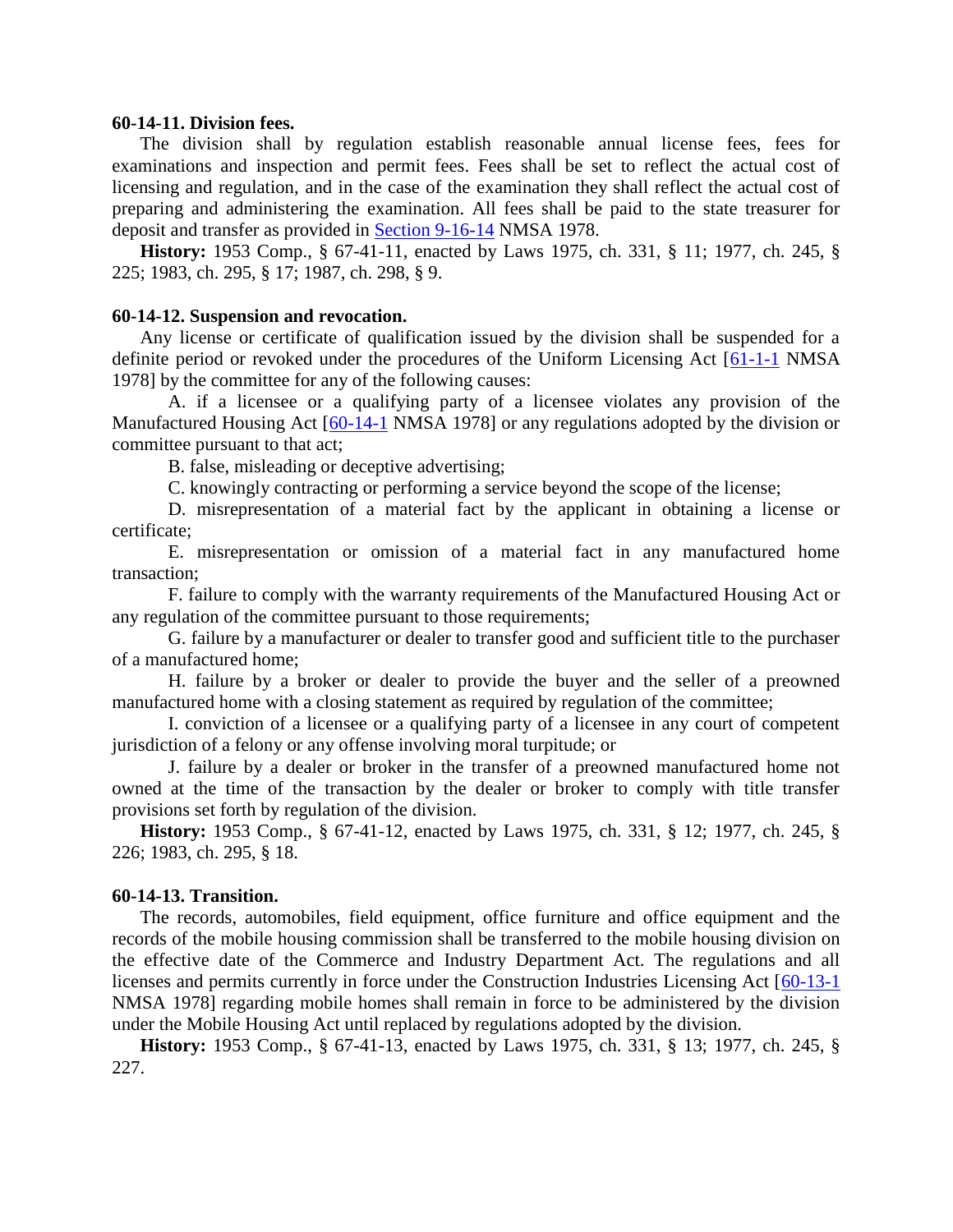#### **60-14-14. Hearing officer.**

The division or committee may designate a hearing officer to preside over and take evidence at any hearing held pursuant to the Manufactured Housing Act [\[60-14-1](http://www.nmonesource.com/nmpublic/gateway.dll?f=jumplink$jumplink_x=Advanced$jumplink_vpc=first$jumplink_xsl=querylink.xsl$jumplink_sel=title;path;content-type;home-title;item-bookmark$jumplink_d=%7bnmsu%7d$jumplink_q=%5bfield%20folio-destination-name:) NMSA 1978].

**History:** 1953 Comp., § 67-41-14, enacted by Laws 1975, ch. 331, § 14; 1977, ch. 245, § 228; 1983, ch. 295, § 19.

### **60-14-15. Committee and division; consumer complaints; orders; suspension; revocation.**

In addition to the other duties imposed on the committee and division under the Manufactured Housing Act [\[60-14-1](http://www.nmonesource.com/nmpublic/gateway.dll?f=jumplink$jumplink_x=Advanced$jumplink_vpc=first$jumplink_xsl=querylink.xsl$jumplink_sel=title;path;content-type;home-title;item-bookmark$jumplink_d=%7bnmsu%7d$jumplink_q=%5bfield%20folio-destination-name:) NMSA 1978], the committee and division shall receive complaints from any consumer who claims to be harmed by any licensee and shall attempt to have the complaints adjusted to the reasonable satisfaction of the consumer. If the committee or division cannot secure a proper adjustment, the committee or division shall prepare a formal complaint for the consumer, and, pursuant to the provisions of the Uniform Licensing Act [\[61-1-](http://www.nmonesource.com/nmpublic/gateway.dll?f=jumplink$jumplink_x=Advanced$jumplink_vpc=first$jumplink_xsl=querylink.xsl$jumplink_sel=title;path;content-type;home-title;item-bookmark$jumplink_d=%7bnmsu%7d$jumplink_q=%5bfield%20folio-destination-name:) [1](http://www.nmonesource.com/nmpublic/gateway.dll?f=jumplink$jumplink_x=Advanced$jumplink_vpc=first$jumplink_xsl=querylink.xsl$jumplink_sel=title;path;content-type;home-title;item-bookmark$jumplink_d=%7bnmsu%7d$jumplink_q=%5bfield%20folio-destination-name:) NMSA 1978], the committee shall determine whether the licensee is in violation of the Manufactured Housing Act or of rules and regulations promulgated under that act. If the licensee is in violation of the Manufactured Housing Act or of the rules and regulations promulgated under that act, the committee may order him to comply, may suspend his license until such time as the licensee complies with the order of the committee or may revoke his license.

**History:** 1953 Comp., § 67-41-15, enacted by Laws 1975, ch. 331, § 23; 1983, ch. 295, § 20.

#### **60-14-16. Repealed.**

# **60-14-17. Unlicensed dealers, brokers, salespersons, repairmen, manufacturers and installers; penalties.**

It is unlawful for any person to act in the capacity of a dealer, broker, salesperson, repairman, manufacturer or installer within the meaning of the Manufactured Housing Act [\[60-14-1](http://www.nmonesource.com/nmpublic/gateway.dll?f=jumplink$jumplink_x=Advanced$jumplink_vpc=first$jumplink_xsl=querylink.xsl$jumplink_sel=title;path;content-type;home-title;item-bookmark$jumplink_d=%7bnmsu%7d$jumplink_q=%5bfield%20folio-destination-name:) NMSA 1978] without a license required by that act. Any person who conspires with any person to violate any provision of that act requiring a dealer, broker, salesperson, repairman, manufacturer or installer to obtain a license and maintain a license in good standing is guilty of a misdemeanor and upon conviction shall be punished by a fine of not less than five hundred dollars (\$500) or ten percent of the dollar value of the contracted work performed while acting in the capacity of a dealer, broker, salesperson, repairman, manufacturer or installer without having been issued a dealer's, broker's, salesperson's, repairman's, manufacturer's or installer's license, whichever is greater.

**History:** 1953 Comp., § 60-14-17, enacted by Laws 1979, ch. 351, § 1; 1979, ch. 400, § 1; 1983, ch. 295, § 22.

## **60-14-18. Committee or division; powers of injunctions; mandamus.**

The division or committee may enforce the provisions of the Manufactured Housing Act [\[60-](http://www.nmonesource.com/nmpublic/gateway.dll?f=jumplink$jumplink_x=Advanced$jumplink_vpc=first$jumplink_xsl=querylink.xsl$jumplink_sel=title;path;content-type;home-title;item-bookmark$jumplink_d=%7bnmsu%7d$jumplink_q=%5bfield%20folio-destination-name:) [14-1](http://www.nmonesource.com/nmpublic/gateway.dll?f=jumplink$jumplink_x=Advanced$jumplink_vpc=first$jumplink_xsl=querylink.xsl$jumplink_sel=title;path;content-type;home-title;item-bookmark$jumplink_d=%7bnmsu%7d$jumplink_q=%5bfield%20folio-destination-name:) NMSA 1978] by injunction, mandamus or any proper legal proceeding in the district court of the county in which the offense was committed.

**History:** 1953 Comp., § 60-14-18, enacted by Laws 1979, ch. 351, § 2; 1979, ch. 400, § 2; 1983, ch. 295, § 23.